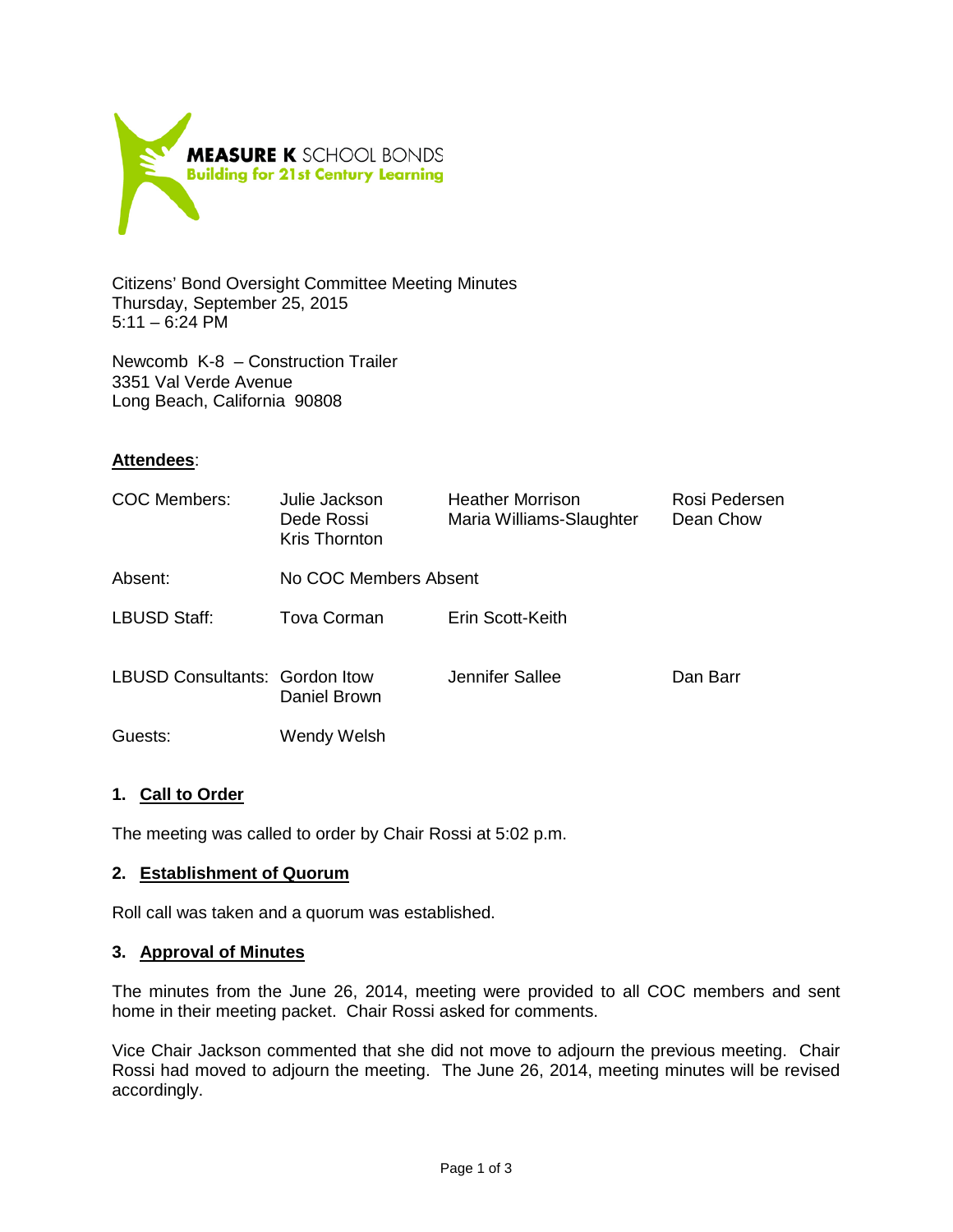Chair Rossi moved to approve the change. Member Morrison seconded the motion and the motion passed.

#### **4. Public Comment**

Chair Rossi proposed to move public comments before reviewing Communications.

Wendy Welsh, neighbor at Jordan High School, addressed the COC regarding her concerns for Jordan High School and the number of proposed parking spaces, which she stated was not sufficient for the site. Ms. Welsh also expressed concern for existing site vehicle and pedestrian traffic along Myrtle.

The COC, Ms. Corman and attendees listened to Ms. Welsh's concerns. Ms. Corman addressed Ms. Welsh's concerns stating that studies were completed during the design phase of the Project and have concluded the number of proposed parking spaces is sufficient. After Public Comment, District staff followed up with Ms. Welsh.

### **5. Communications**

Ms. Corman shared that the fall newsletter had recently been sent out, and includes a keeping it local article, an interview with Citizens' Oversight Committee Vice Chair, Julie Jackson and a technology article.

#### **6. Staff Reports**

#### **Measure K Bond Program Update**

Ms. Corman briefly reviewed the status of the current projects, highlighting important changes. She answered questions from the members.

#### **Quarterly Financial Update**

Ms. Corman introduced Gordon Itow, who provided the quarterly financial update.

Mr. Itow reviewed significant changes in the financial update and answered questions from the members. Mr. Itow also discussed the possibility of issuing another bond sale in the first quarter of 2015.

#### **7. Old Business**

Ms. Corman addressed last meeting's comments regarding communications. Information regarding the Hill Middle School conversion to a small thematic high school is now on the Measure K website.

#### **8. New Business**

Information on the Hill Middles School conversion to New High School #5 can be found on the Measure K website.